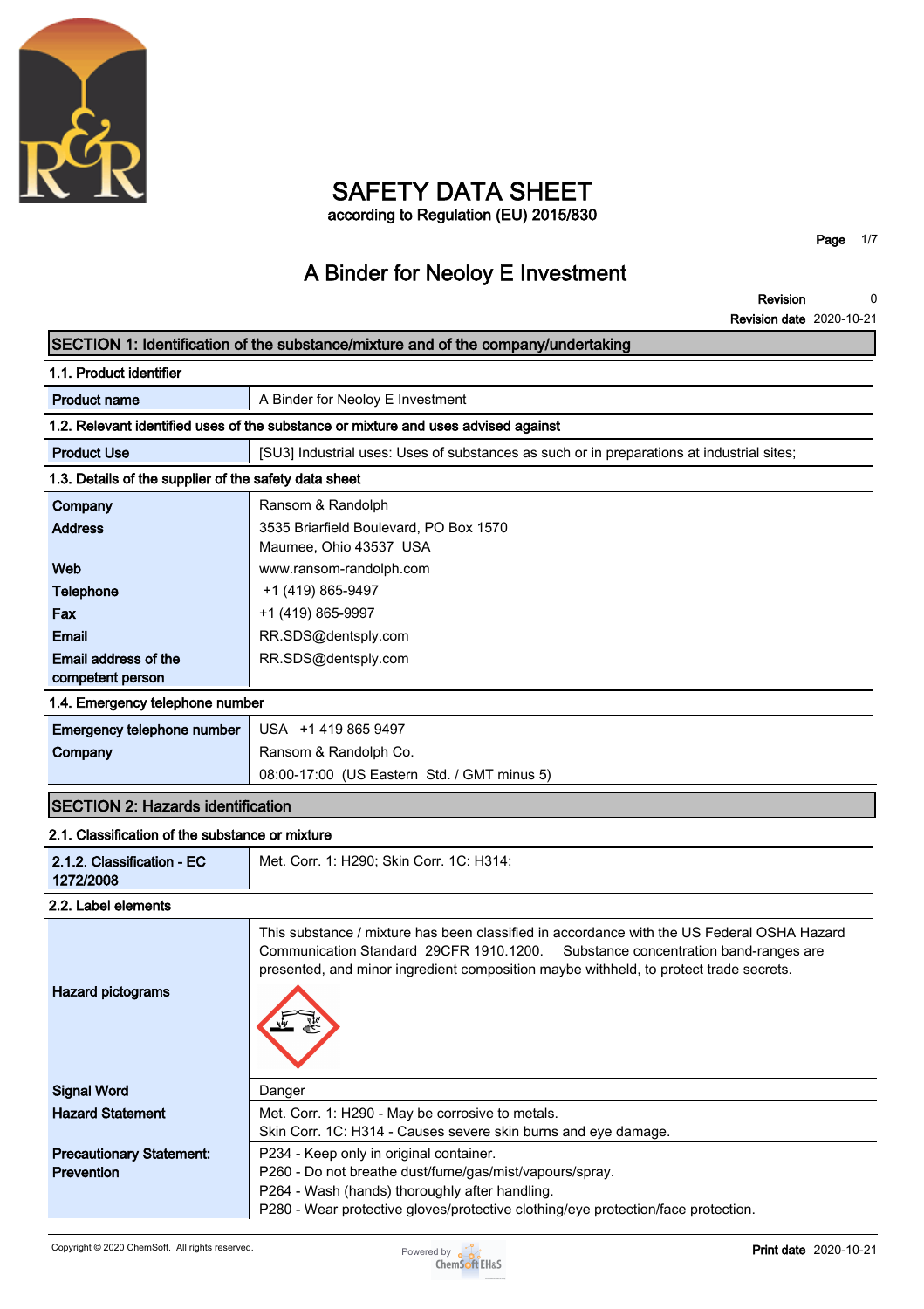| 2.2. Label elements                                                                              |                                                                                                                                                                                                                                                                                                                                                                                                                                                  |
|--------------------------------------------------------------------------------------------------|--------------------------------------------------------------------------------------------------------------------------------------------------------------------------------------------------------------------------------------------------------------------------------------------------------------------------------------------------------------------------------------------------------------------------------------------------|
| <b>Precautionary Statement:</b><br>Response                                                      | P301+P330+P331 - IF SWALLOWED: rinse mouth. Do NOT induce vomiting.<br>P303+P361+P353 - IF ON SKIN (or hair): Take off immediately all contaminated clothing. Rinse<br>skin with water/shower.<br>P304+P340 - IF INHALED: Remove person to fresh air and keep comfortable for breathing.<br>P305+P351+P338 - IF IN EYES: Rinse cautiously with water for several minutes. Remove contact<br>lenses, if present and easy to do. Continue rinsing. |
|                                                                                                  | P310 - Immediately call a POISON CENTER/doctor/.<br>P321 - Specific treatment (see on this label).<br>P363 - Wash contaminated clothing before reuse.<br>P390 - Absorb spillage to prevent material damage.                                                                                                                                                                                                                                      |
| <b>Precautionary Statement:</b><br>Storage<br><b>Precautionary Statement:</b><br><b>Disposal</b> | P405 - Store locked up.<br>P406 - Store in corrosive resistant/ container with a resistant inner liner.<br>P501 - Dispose of contents/container to local and national regulations                                                                                                                                                                                                                                                                |

### **SECTION 3: Composition/information on ingredients**

### **3.2. Mixtures**

### **EC 1272/2008**

| <b>Chemical Name</b> | Index No.    | CAS No. | EC No.    | <b>REACH Registration</b><br><b>Number</b> | Conc.<br>$(\%w/w)$ | <b>Classification</b>                            |
|----------------------|--------------|---------|-----------|--------------------------------------------|--------------------|--------------------------------------------------|
| Hydrochloric acid%   | 017-002-01-X |         | 231-595-7 |                                            |                    | 1 - 10% Skin Corr. 1B: H314: STOT<br>SE 3: H335: |

### **SECTION 4: First aid measures**

**4.1. Description of first aid measures**

| 4.1. Description of first ald measures                           |                                                                                                                                                |  |
|------------------------------------------------------------------|------------------------------------------------------------------------------------------------------------------------------------------------|--|
| <b>Inhalation</b>                                                | Move the exposed person to fresh air. Seek medical attention.                                                                                  |  |
| Eye contact                                                      | Rinse immediately with plenty of water for 15 minutes. Contact lenses should be removed. Seek<br>medical attention.                            |  |
| <b>Skin contact</b>                                              | Wash off immediately with plenty of soap and water. Remove contaminated clothing. Seek medical<br>attention if irritation or symptoms persist. |  |
| Ingestion                                                        | Rinse mouth thoroughly. DO NOT INDUCE VOMITING. Seek medical attention if irritation or<br>symptoms persist.                                   |  |
| 4.2. Most important symptoms and effects, both acute and delayed |                                                                                                                                                |  |
| المتماز المتماسين                                                | Maii salisa budbaban ta nashindan calistan                                                                                                     |  |

| Inhalation          | May cause irritation to respiratory system.                                        |
|---------------------|------------------------------------------------------------------------------------|
| Eye contact         | May cause severe irritation to eyes and skin.                                      |
| <b>Skin contact</b> | May cause severe irritation to eyes and skin.                                      |
| Ingestion           | May cause irritation to mucous membranes. Ingestion may cause nausea and vomiting. |

#### **4.3. Indication of any immediate medical attention and special treatment needed**

**Get immediate medical advice/attention.**

### **SECTION 5: Firefighting measures**

### **5.1. Extinguishing media**

**Use extinguishing media appropriate to the surrounding fire conditions.**

### **5.2. Special hazards arising from the substance or mixture**

**Corrosive. Burning produces irritating, toxic and obnoxious fumes.**

#### **5.3. Advice for firefighters**

**Wear suitable respiratory equipment when necessary.**

### **SECTION 6: Accidental release measures**

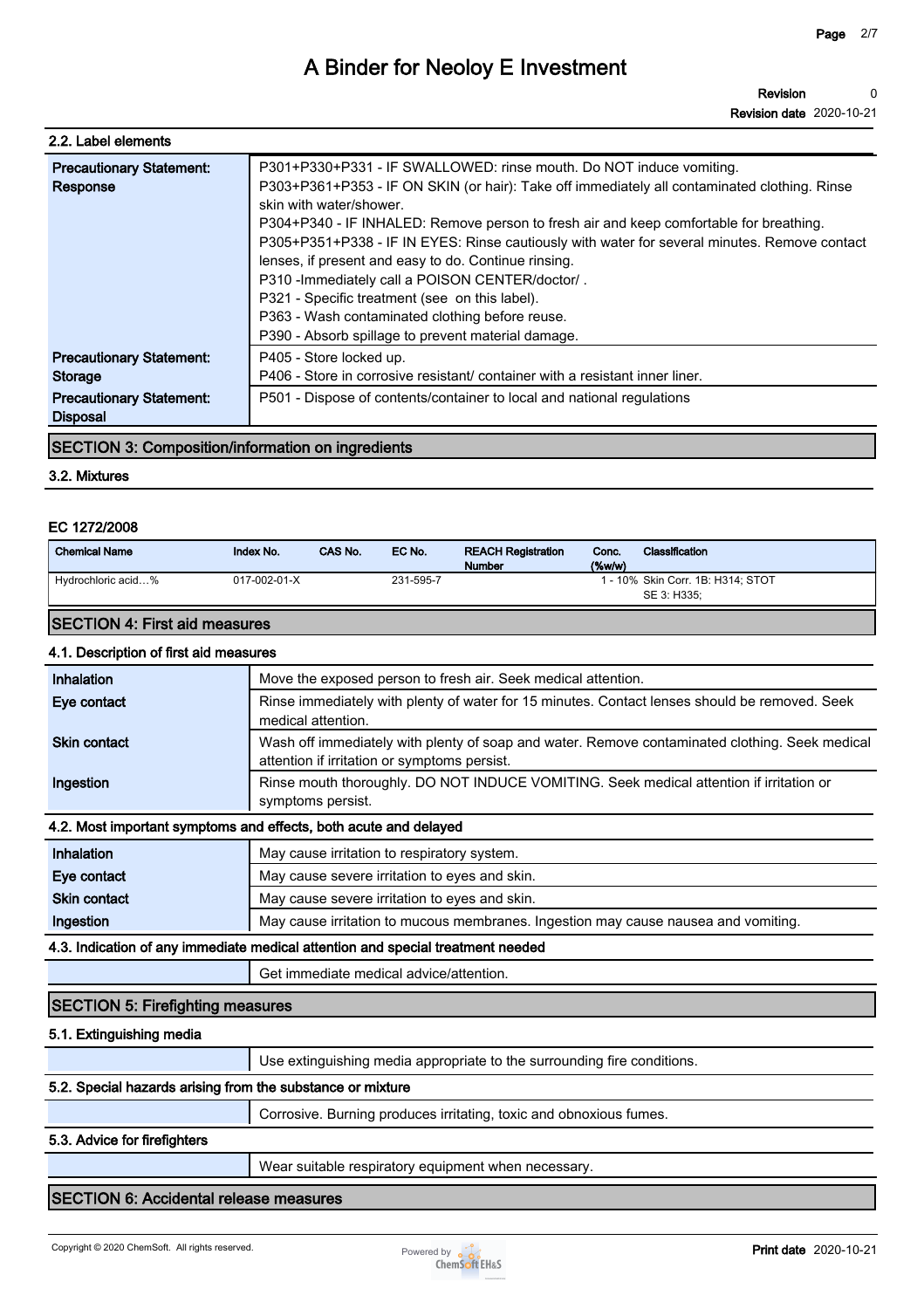**Revision date 2020-10-21**

|                                                                   | 6.1. Personal precautions, protective equipment and emergency procedures                                                                                                                                                                                       |
|-------------------------------------------------------------------|----------------------------------------------------------------------------------------------------------------------------------------------------------------------------------------------------------------------------------------------------------------|
|                                                                   | Ensure adequate ventilation of the working area. Evacuate personnel to a safe area. Wear suitable<br>protective equipment.                                                                                                                                     |
| 6.2. Environmental precautions                                    |                                                                                                                                                                                                                                                                |
|                                                                   | Do not allow product to enter drains. Prevent further spillage if safe.                                                                                                                                                                                        |
| 6.3. Methods and material for containment and cleaning up         |                                                                                                                                                                                                                                                                |
|                                                                   | For small spills:. Absorb with inert, absorbent material.                                                                                                                                                                                                      |
|                                                                   | For large spills:. Neutralise with sodium carbonate (soda ash) or lime.                                                                                                                                                                                        |
|                                                                   | Transfer to suitable, labelled containers for disposal. Clean spillage area thoroughly with plenty of<br>water. Contact a licensed waste disposal company.                                                                                                     |
| 6.4. Reference to other sections                                  |                                                                                                                                                                                                                                                                |
|                                                                   | See section [2, 8 & 13] for further information.                                                                                                                                                                                                               |
| <b>SECTION 7: Handling and storage</b>                            |                                                                                                                                                                                                                                                                |
|                                                                   |                                                                                                                                                                                                                                                                |
| 7.1. Precautions for safe handling                                |                                                                                                                                                                                                                                                                |
|                                                                   | Avoid contact with eyes and skin. Wear protective clothing. Ensure adequate ventilation of the<br>working area. Do not breathe gas/fumes/vapour/spray. Wash hands after handling the product.<br>Keep container tightly closed. Do NOT reuse empty containers. |
| 7.2. Conditions for safe storage, including any incompatibilities |                                                                                                                                                                                                                                                                |
|                                                                   | Keep in a cool, dry, well ventilated area. Keep containers tightly closed. Keep only in the original<br>container.                                                                                                                                             |
| 7.3. Specific end use(s)                                          |                                                                                                                                                                                                                                                                |
|                                                                   | Foundry material. Restricted to professional users.                                                                                                                                                                                                            |
| <b>SECTION 8: Exposure controls/personal protection</b>           |                                                                                                                                                                                                                                                                |
| <b>Exposure Pattern - Workers</b>                                 |                                                                                                                                                                                                                                                                |
|                                                                   | exposure llimits Hydrogen chloride gas - OSHA PEL (ceiling) 5 ppm, ACGIH TLV (ceiling) 2<br>ppm.                                                                                                                                                               |
| 8.2. Exposure controls                                            |                                                                                                                                                                                                                                                                |
|                                                                   |                                                                                                                                                                                                                                                                |
| 8.2.1. Appropriate engineering<br>controls                        | Ensure adequate ventilation of the working area.                                                                                                                                                                                                               |
| 8.2.2. Individual protection<br>measures                          | Wear chemical protective clothing.                                                                                                                                                                                                                             |
| Eye / face protection                                             | Wear:. Approved safety goggles. Wear:. Face shield.                                                                                                                                                                                                            |
| Skin protection -<br>Handprotection                               | Wear:. Nitrile rubber gloves. Neoprene gloves.                                                                                                                                                                                                                 |
| Skin protection - Other                                           | Wear suitable protective clothing.                                                                                                                                                                                                                             |
| <b>Respiratory protection</b>                                     | Not normally required. In case of insufficient ventilation, wear suitable respiratory equipment.                                                                                                                                                               |

### **SECTION 9: Physical and chemical properties**

### **9.1. Information on basic physical and chemical properties**

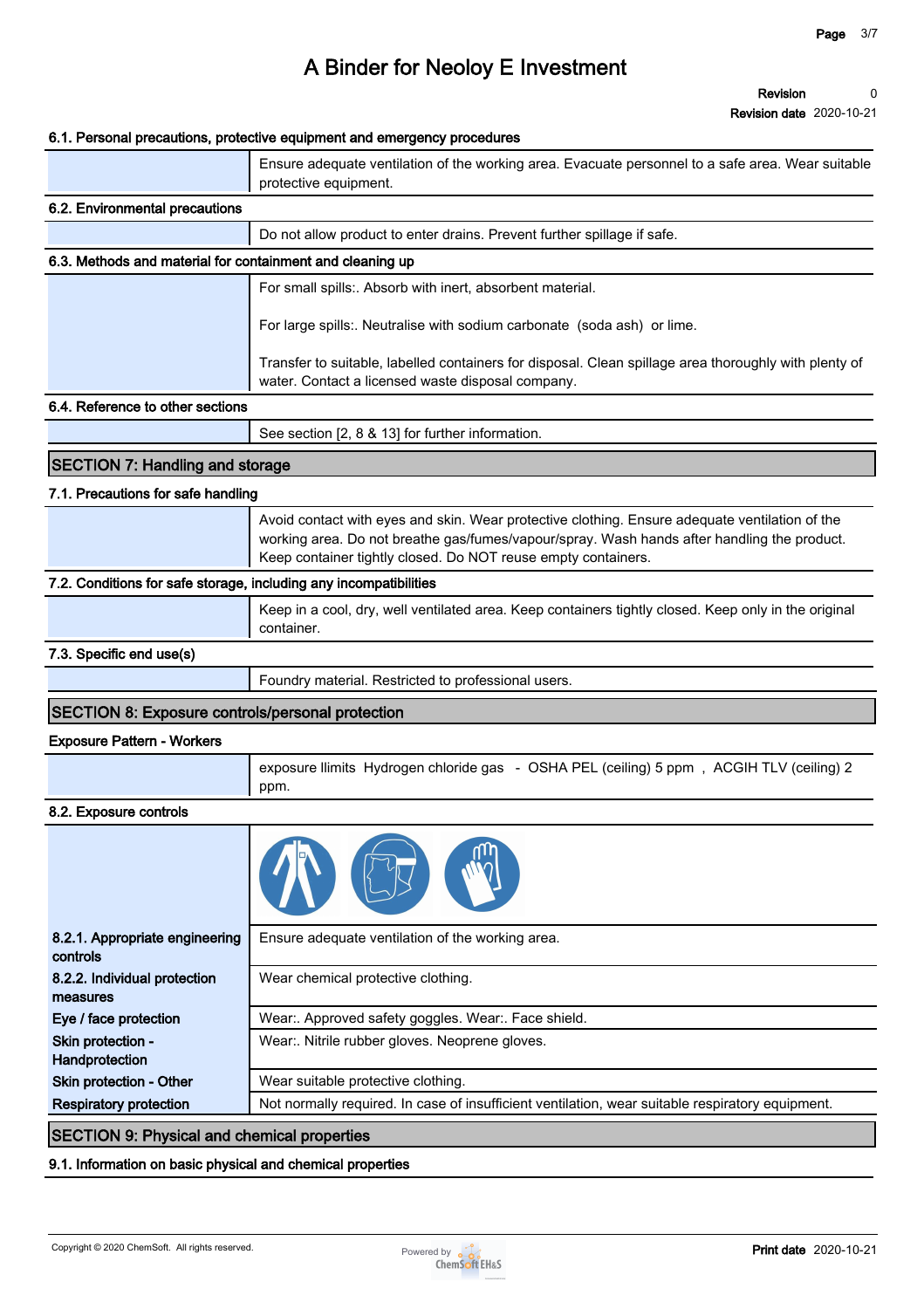### **9.1. Information on basic physical and chemical properties**

| Appearance Liquid                           |                                          |
|---------------------------------------------|------------------------------------------|
|                                             | <b>Colour</b> Colourless                 |
|                                             | Odour   Odourless                        |
|                                             | Odour threshold   No data available      |
|                                             | <b>pH</b> Not determined                 |
|                                             | Melting point Not applicable.            |
| <b>Freezing Point</b> $\approx 0$ °C        |                                          |
| Initial boiling point $\approx 100$ °C      |                                          |
|                                             | Flash point   Not applicable.            |
| Evaporation rate   Not applicable.          |                                          |
| Flammability (solid, gas) Not applicable.   |                                          |
|                                             | Vapour pressure   No data available      |
|                                             | Vapour density No data available         |
|                                             | Relative density $0$ (H2O = 1 $@$ 20 °C) |
|                                             | Fat Solubility   Not applicable.         |
| Partition coefficient   No data available   |                                          |
| Autoignition temperature   Not applicable.  |                                          |
|                                             | Viscosity   Not applicable.              |
| <b>Explosive properties</b> Not applicable. |                                          |
| Oxidising properties Not applicable.        |                                          |
|                                             | <b>Solubility</b> Soluble in water       |

### **9.2. Other information**

|                                             | <b>Conductivity</b> Not applicable. |
|---------------------------------------------|-------------------------------------|
| Surface tension Not applicable.             |                                     |
|                                             | Gas group   No data available       |
| Benzene Content Not applicable.             |                                     |
|                                             | Lead content Not applicable.        |
| VOC (Volatile organic Not applicable.       |                                     |
| compounds)                                  |                                     |
| <b>SECTION 10: Stability and reactivity</b> |                                     |

#### **10.1. Reactivity**

| <b>IV.I.INGGUUVILY</b>                       |                                                                                                                                             |  |
|----------------------------------------------|---------------------------------------------------------------------------------------------------------------------------------------------|--|
|                                              | gives off hydrogen by reaction with metals.                                                                                                 |  |
| 10.2. Chemical stability                     |                                                                                                                                             |  |
|                                              | Stable under normal conditions.                                                                                                             |  |
| 10.3. Possibility of hazardous reactions     |                                                                                                                                             |  |
|                                              | Hazardous polymerization does not occure.                                                                                                   |  |
|                                              | mixing water and acids must be supervised, due to large amounts of heat produced.                                                           |  |
| 10.4. Conditions to avoid                    |                                                                                                                                             |  |
|                                              | Heat. Direct sunlight.                                                                                                                      |  |
| 10.5. Incompatible materials                 |                                                                                                                                             |  |
|                                              | Strong bases. Strong oxidising agents. Amines. metals, metal oxides, hydroxides, carbonates,<br>cyanides, sulfides, sulfites, formaldehyde. |  |
| 10.6. Hazardous decomposition products       |                                                                                                                                             |  |
|                                              | Hydrogen chloride, Chlorine, hydrogen gas may be formed in fire conditions.                                                                 |  |
| <b>SECTION 11: Toxicological information</b> |                                                                                                                                             |  |

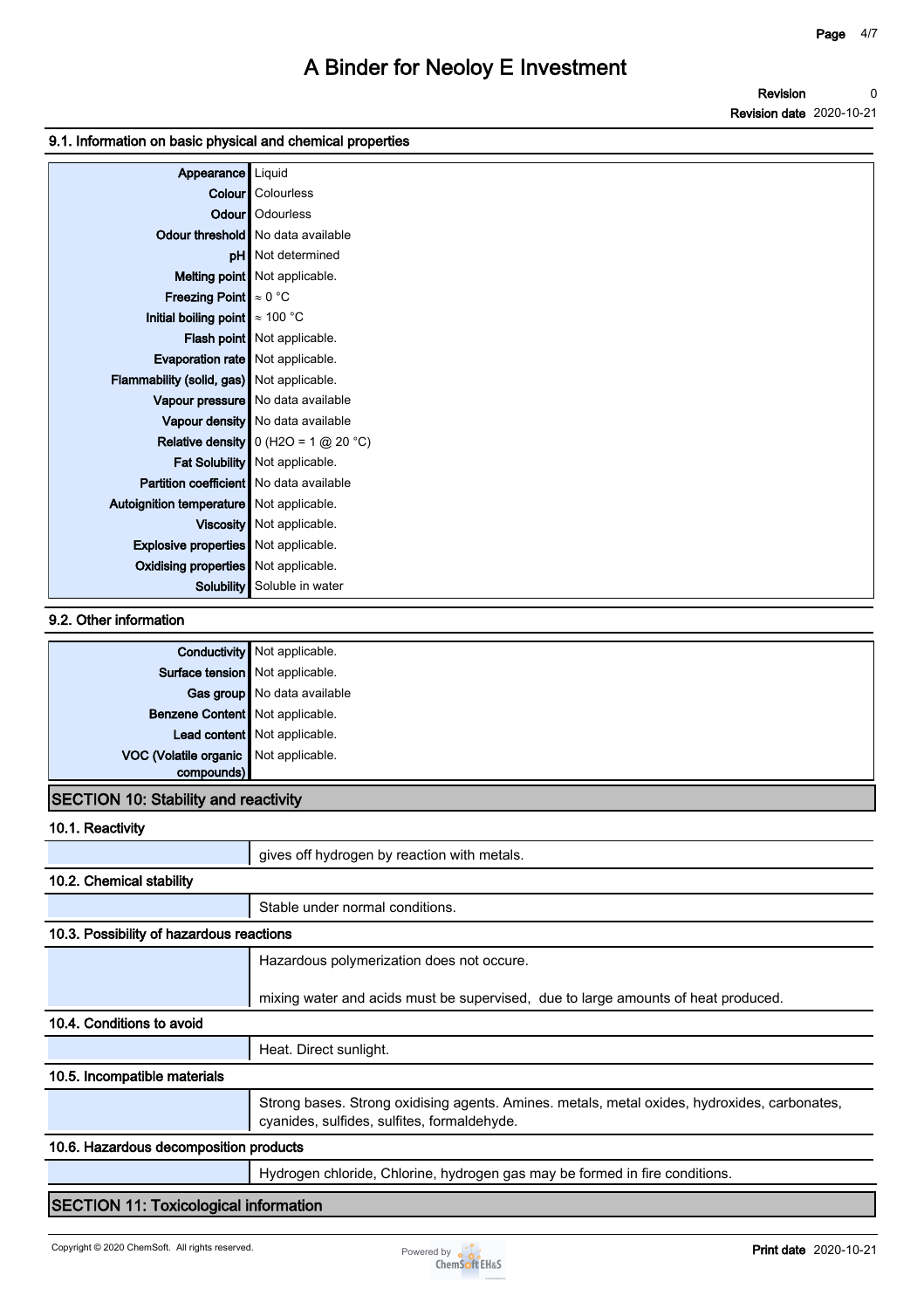**Revision Revision date 2020-10-21 0**

#### **11.1. Information on toxicological effects**

| Acute toxicity                       | Inhalation may cause coughing, tightness of the chest and irritation of the respiratory system.<br>Ingestion may cause nausea and vomiting. |
|--------------------------------------|---------------------------------------------------------------------------------------------------------------------------------------------|
|                                      | HARMFUL IF SWALLOWED.                                                                                                                       |
| Skin corrosion/irritation            | Skin corrosion.                                                                                                                             |
| Serious eye damage/irritation        | Causes serious eye damage.                                                                                                                  |
| Respiratory or skin<br>sensitisation | Based on available data, the classification criteria are not met. No observed effect level.                                                 |
| Germ cell mutagenicity               | Based on available data, the classification criteria are not met. No observed effect level.                                                 |
| Carcinogenicity                      | Based on available data, the classification criteria are not met. No observed effect level.                                                 |
| Reproductive toxicity                | Based on available data, the classification criteria are not met. No observed effect level.                                                 |
| STOT-single exposure                 | Based on available data, the classification criteria are not met. No observed effect level.                                                 |
| STOT-repeated exposure               | Based on available data, the classification criteria are not met. No observed effect level.                                                 |
| <b>Aspiration hazard</b>             | Based on available data, the classification criteria are not met. No observed effect level.                                                 |
| Repeated or prolonged                | Causes severe burns.                                                                                                                        |
| exposure                             |                                                                                                                                             |

**11.1.4. Toxicological Information**

### **11.1.12. Mixture versus substance information**

| Hydrochloric Acid. Oral Rabbit LD50 238-277 mg/kg,.<br>Oral Rat LD50 = $700 \text{ mg/kg}$ . |
|----------------------------------------------------------------------------------------------|
| Dermal Rabbit LD50 = > 5010 mg/kg.<br>Inhalation Rat LC50/1 $h = 3124$ ppm.                  |

### **SECTION 12: Ecological information**

**12.1. Toxicity**

**No data available**

### **12.2. Persistence and degradability**

**No data is available on this product.**

#### **12.3. Bioaccumulative potential**

| <b>Partition coefficient</b>               |                                                                             |  |
|--------------------------------------------|-----------------------------------------------------------------------------|--|
|                                            | A Binder for Neoloy E Investment No data available                          |  |
|                                            |                                                                             |  |
| 12.4. Mobility in soil                     |                                                                             |  |
|                                            | No data is available on this product.                                       |  |
| 12.5. Results of PBT and vPvB assessment   |                                                                             |  |
|                                            | Not required.                                                               |  |
| 12.6. Other adverse effects                |                                                                             |  |
|                                            | No data is available on this product.                                       |  |
| <b>Further information</b>                 |                                                                             |  |
|                                            | Hydrochloric Acid. Fish LC50/96h = 7.34 mg/L. Daphnia EC50/48h = 4.92 mg/L. |  |
| <b>SECTION 13: Disposal considerations</b> |                                                                             |  |
| General information                        |                                                                             |  |

**Dispose of in compliance with all local and national regulations.**

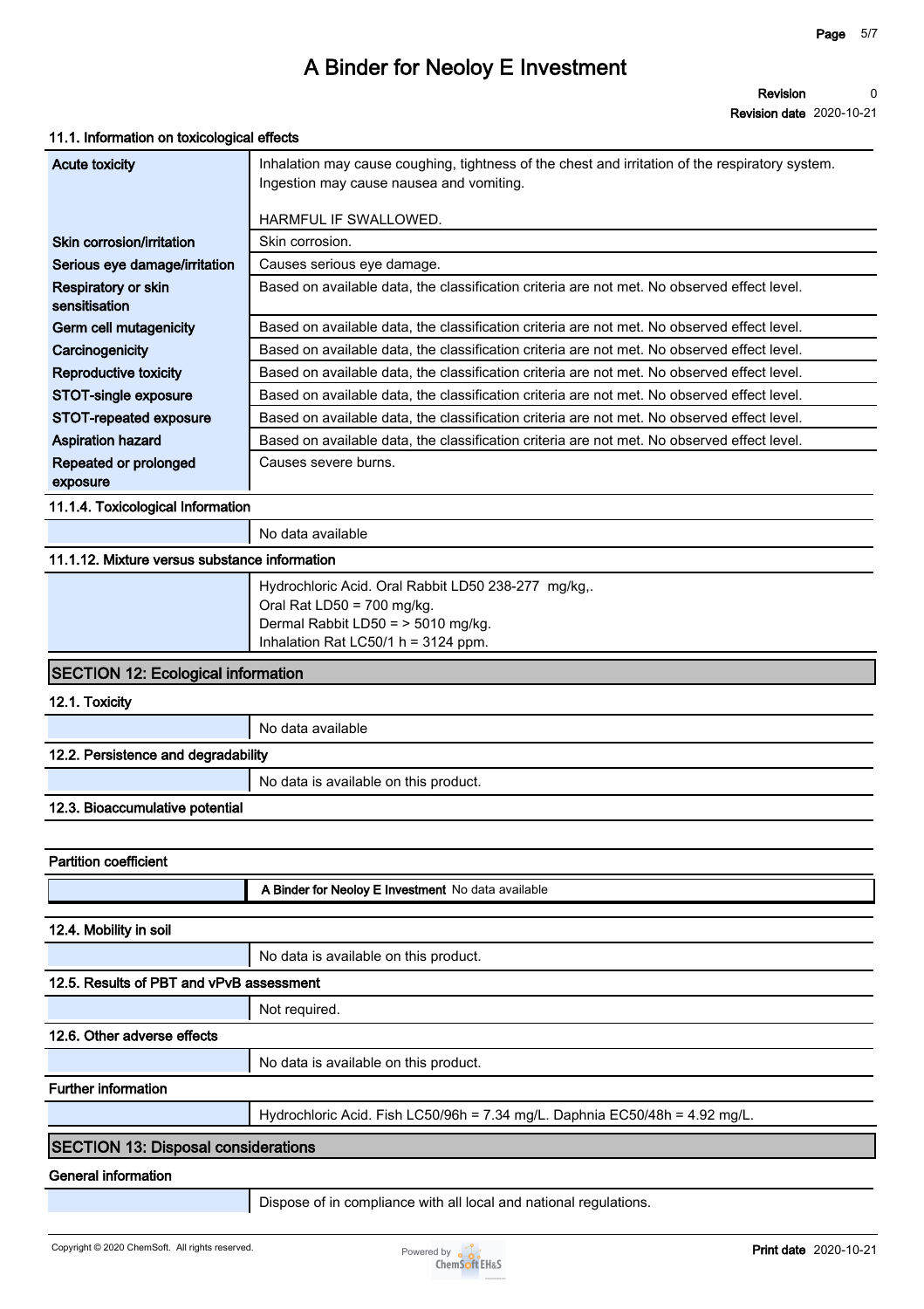| <b>Disposal methods</b>                   |                                                                                                                                                                                     |
|-------------------------------------------|-------------------------------------------------------------------------------------------------------------------------------------------------------------------------------------|
|                                           | This material and its container must be disposed of as hazardous waste.                                                                                                             |
| Disposal of packaging                     |                                                                                                                                                                                     |
|                                           | Containers must be recycled in compliance with national legislation and environmental regulations.                                                                                  |
| <b>SECTION 14: Transport information</b>  |                                                                                                                                                                                     |
| <b>Hazard pictograms</b>                  |                                                                                                                                                                                     |
|                                           |                                                                                                                                                                                     |
|                                           |                                                                                                                                                                                     |
| 14.1. UN number                           |                                                                                                                                                                                     |
|                                           | <b>UN1789</b>                                                                                                                                                                       |
| 14.2. UN proper shipping name             |                                                                                                                                                                                     |
|                                           | <b>HYDROCHLORIC ACID</b>                                                                                                                                                            |
| 14.3. Transport hazard class(es)          |                                                                                                                                                                                     |
| <b>ADR/RID</b>                            | 8                                                                                                                                                                                   |
| Subsidiary risk                           |                                                                                                                                                                                     |
| <b>IMDG</b>                               | 8                                                                                                                                                                                   |
| Subsidiary risk                           |                                                                                                                                                                                     |
| <b>IATA</b>                               | 8                                                                                                                                                                                   |
| Subsidiary risk                           |                                                                                                                                                                                     |
| 14.4. Packing group                       |                                                                                                                                                                                     |
| Packing group                             | $\mathbf{III}$                                                                                                                                                                      |
| 14.5. Environmental hazards               |                                                                                                                                                                                     |
| <b>Environmental hazards</b>              | No                                                                                                                                                                                  |
| Marine pollutant                          | No                                                                                                                                                                                  |
| <b>ADR/RID</b>                            |                                                                                                                                                                                     |
| <b>Hazard ID</b>                          | 80                                                                                                                                                                                  |
| <b>Tunnel Category</b>                    | (E)                                                                                                                                                                                 |
| <b>IMDG</b>                               |                                                                                                                                                                                     |
| <b>EmS Code</b>                           | F-A S-B                                                                                                                                                                             |
| <b>IATA</b>                               |                                                                                                                                                                                     |
| Packing Instruction (Cargo)               | 856                                                                                                                                                                                 |
| <b>Maximum quantity</b>                   | 60L                                                                                                                                                                                 |
| <b>Packing Instruction</b>                | 852                                                                                                                                                                                 |
| (Passenger)                               |                                                                                                                                                                                     |
| <b>Maximum quantity</b>                   | 5L                                                                                                                                                                                  |
| <b>SECTION 15: Regulatory information</b> |                                                                                                                                                                                     |
|                                           | 15.1. Safety, health and environmental regulations/legislation specific for the substance or mixture                                                                                |
| <b>Regulations</b>                        | U.S. FEDERAL REGULATIONS: A Binder for Neoloy E Investment<br><b>UNITED STATES</b>                                                                                                  |
|                                           | CERCLA 103 Reportable Quantity: RQ for A Binder for Neoloy E Investment > 250,000 pounds<br>based on the RQ for CAS #: 7647-01-0. Chemical: Hydrochloric Acid<br>CERCLA RQ: of 5000 |